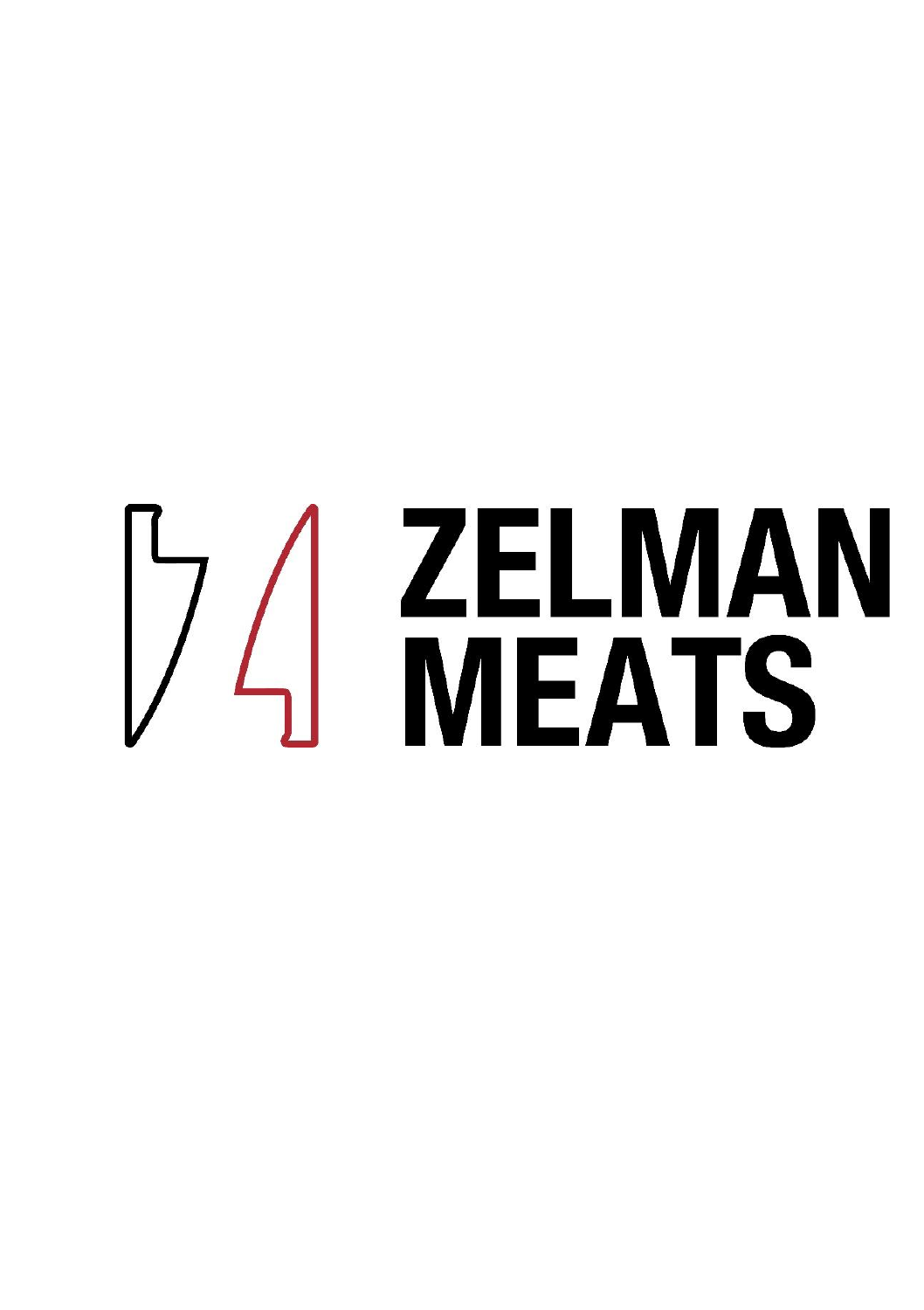

#### ZELMAN DAIQUIRY

Pampero Blanco Rum, Strawberry, Framboise, Lime £11

#### TROPTCAL MANHATTAN

Buffalo Trace Whiskey, Red Vermouth, Pineapple, Peychaud's Bitters £11

#### MOJITO

(Classic, Strawberry, Mango, Blueberry, Passion fruit) Pampero Blanco Rum, mint, Lime, sugar, fruit puree £11

#### RAPPLE.

Malibu Rum, Cloudy Apple Juice, Raspberry £11

#### OLD FASHIONED 'TO THE BONE'

Buffalo Trace Whiskey, Beef Fat, Malbec Syrup, Celery Bitters £12

#### SMOKY MARGARITA

Corazon Blanco Tequila, Mezcal, Agave, Lime, Apple, Spicy Rib Rub £12

PINA COLADA

Pampero White Rum, Malibu, Pineapple, Coconut cream £11

#### BLUBERRY DREAMS

Ketel One Vodka, Blueberry, Pomegranate, Lime £11

#### PORN STAR MARTINI

Vanilla vodka, Passoa, Passion Fruit, Lime, Sparkling wine £12

Please notify your server if you have any allergies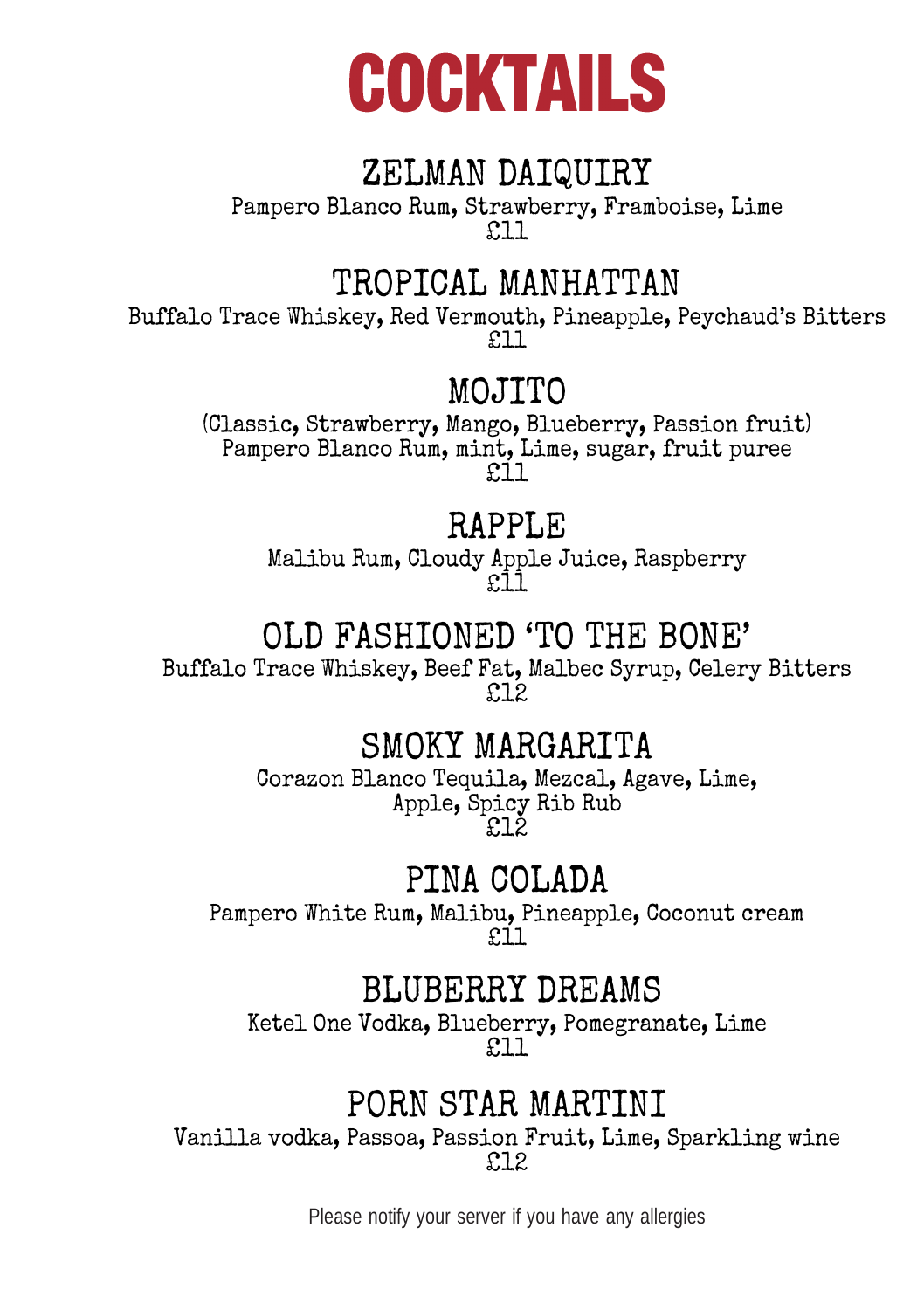

#### MANGO & RASPBERRY LEMONADE

Lemon, Raspberry, Mango, Mint, Sparkling water £7

MANGO & ORANGE NECTAR

Mango, Orange, Cream, Mango Foam  $R<sub>2</sub>$ 

VIRGIN MOJITO

(Classic, Strawberry, Mango, Blueberry, Passion fruit) Mint, Fruit puree, Sparkling Water, Lime £7

SUMMER SUNRISE

Grenadine, Lemonade, Orange  $f{.}7$ 

ROSEMARY POWER

Rosemary Syrup, lemon, Cloudy Apple, Cranberry,  $f.7$ 

RED PASSION

Grenadine, Lemon, Elderflower, Lemonade £7

VIRGIN PINA COLADA

Pineapple, Sugar syrup, Coconut Cream £7

BLUEBERRY MARTINI

Blueberries, Lime, Pomegranate £7

VIRGIN PORN STAR MARTINI

Passion Fruit, Cloudy Apple, Soda, Elderflower Cordial £8

Please notify your server if you have any allergies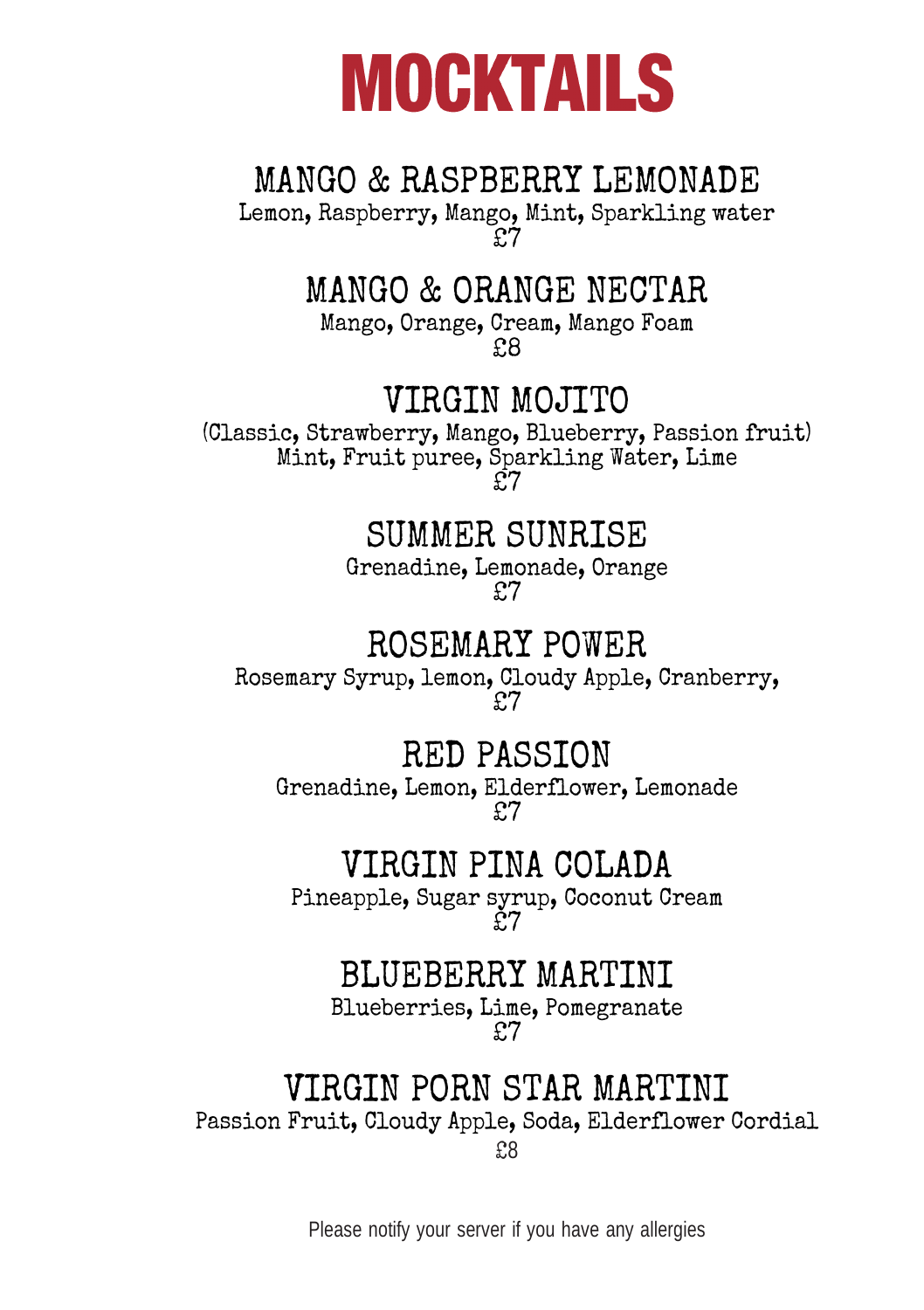

| FILTERED STILL WATER     | Bottomless | £3 |
|--------------------------|------------|----|
| FILTERED SPARKLING WATER | Bottomless | £3 |
| HILDON STILL WATER       | 750ml      | £5 |
| HILDON SPARKLING WATER   | 750ml      | £5 |
| COCA COLA                | 330ml      | £4 |
| DIET COKE                | 330ml      | £4 |
| COKE ZERO                | 330ml      | £4 |
| LEMONADE                 | 200m1      | £4 |
| GINGER BEER              | 200ml      | £4 |
| GINGER ALE               | 200ml      | £4 |
| FEVER TREE TONIC         | 200ml      | £4 |
| FEVER TREE LIGHT TONIC   | 200ml      | £4 |
| SODAWATER                | 200ml      | £4 |
| APPLE JUICE              | GLS        | £4 |
| ORANGE JUICE             | <b>GLS</b> | £4 |
| PINEAPPLE JUICE          | GLS        | £4 |
| CRANBERRY JUICE          | GLS        | £4 |
| POMEGRANATE JUICE        | GLS        | £4 |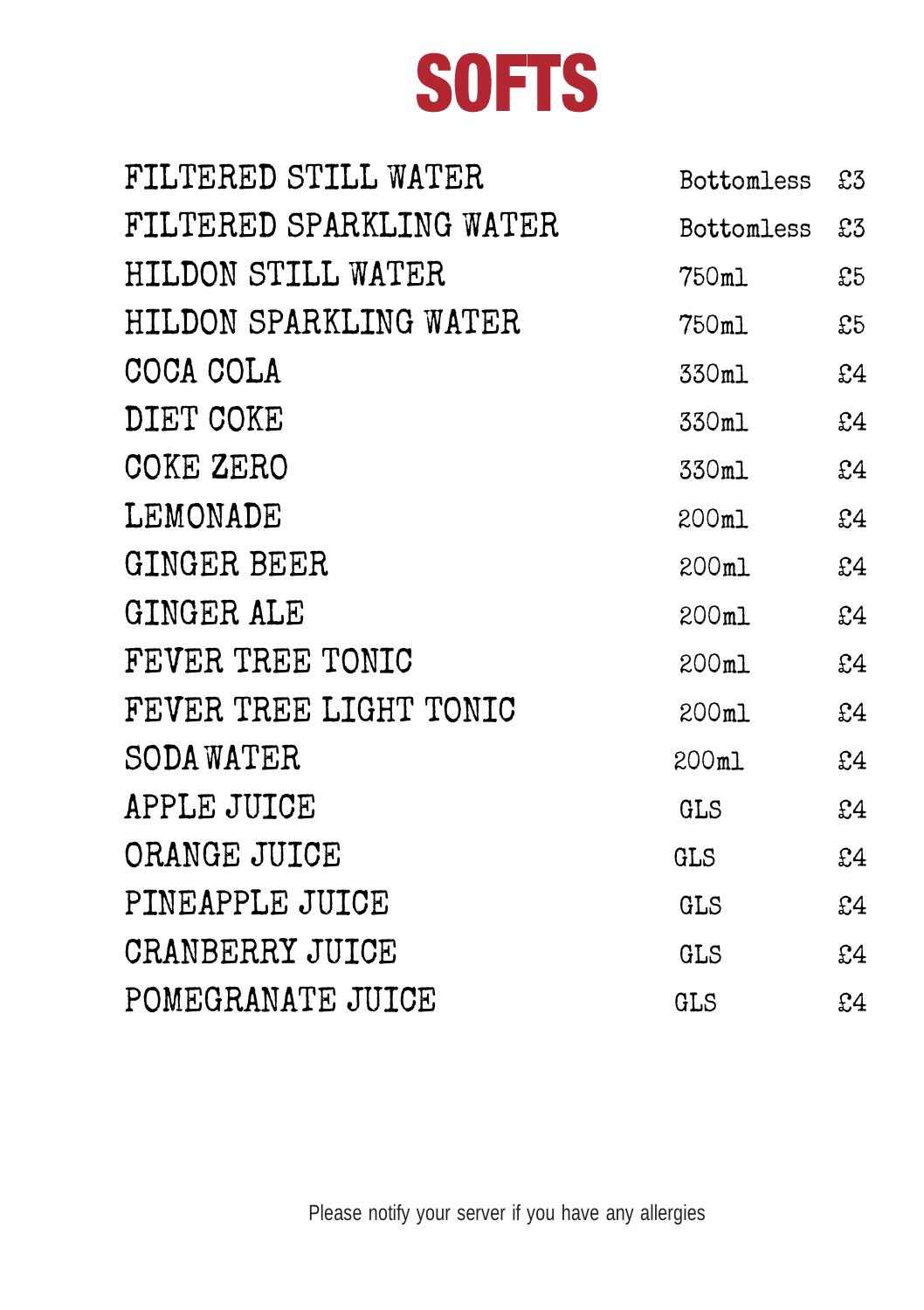# **BEER & CIDER**

| <b>BEER</b>                                         | ABV  | <b>330ml</b>     |
|-----------------------------------------------------|------|------------------|
| MENABREA<br>Premium Lager<br>Biella, Italy          | 4.8% | £6.5             |
| MEANTIME<br>Lager<br>London, England                | 4.5% | £5.5             |
| MEANTIME<br>Pale Ale<br>London, England             | 4.3% | $\pounds5$ . $5$ |
| LUCKY SAINT<br>Unfiltered Lager<br>Bavaria, Germany | 0.5% | £5               |
| PERONI LIBERA<br>Lager<br>Roma, Italy               | 0.0% | £4.5             |

## **CIDER**

| SASSY CIDRE BRUT    | 5.2% | $\pounds 6$ |
|---------------------|------|-------------|
| Medium-Dry Cider    |      |             |
| Le Château de Sassy |      |             |
| Normandy, France    |      |             |

Please notify your server if you have any allergies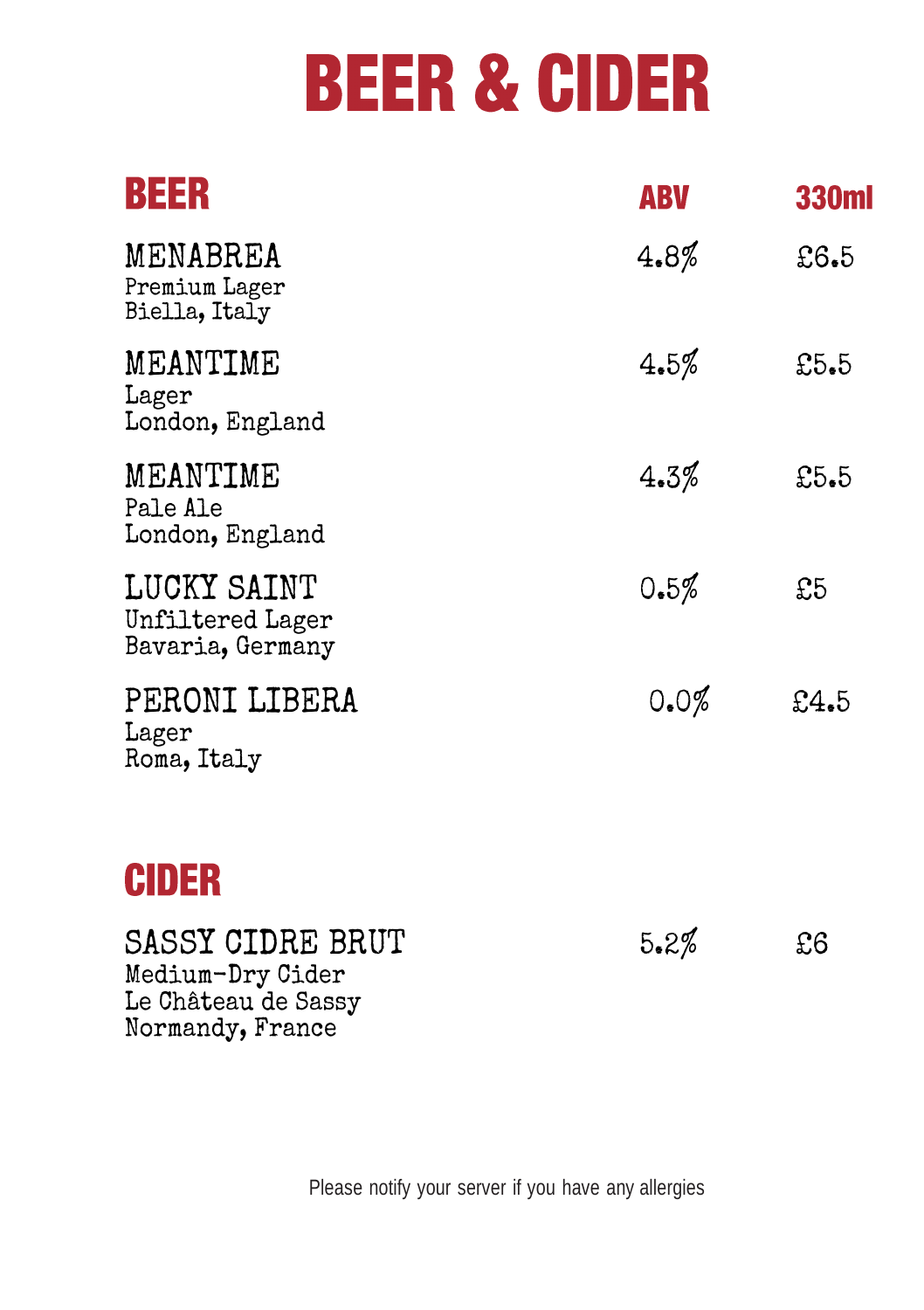

| <b>SPARKLING</b>                                                                               | 125ml     | <b>BTL</b> |
|------------------------------------------------------------------------------------------------|-----------|------------|
| NV PROSECCO PORTA NOVA<br>Glera<br>Veneto, Italy                                               | $\$3$     | £47        |
| NV ANDRE CLOUET GRAND CRU<br>Pinot Noir<br>Bouzy, Champagne, France                            | £13.5 £80 |            |
| NV RIDGEVIEW BLANC DE NOIR<br>Pinot Noir/Pinot Meunier<br>Sussex, England                      |           | £85        |
| NV A R LENOBLE 'TERROIRS' ROSE<br>Chardonnay/Pinot Noir<br>Chouilly, Champagne, France         | £15.5 £92 |            |
| NV RUINART BLANC DE BLANC<br>Chardonnay<br>Remis, Champagne, France                            |           | £110       |
| 2012 DOM PERIGNON BRUT<br>Chardonnay/Pinot Noir<br>Hautvillers, Champagne, France              |           | £235       |
| KRUG GRAND CUVEE 167eme EDT<br>Pinot Noir/Chardonnay/Pinot Meunier<br>Remis, Champagne, France |           | £260       |

Vintages may vary, 125ml available on request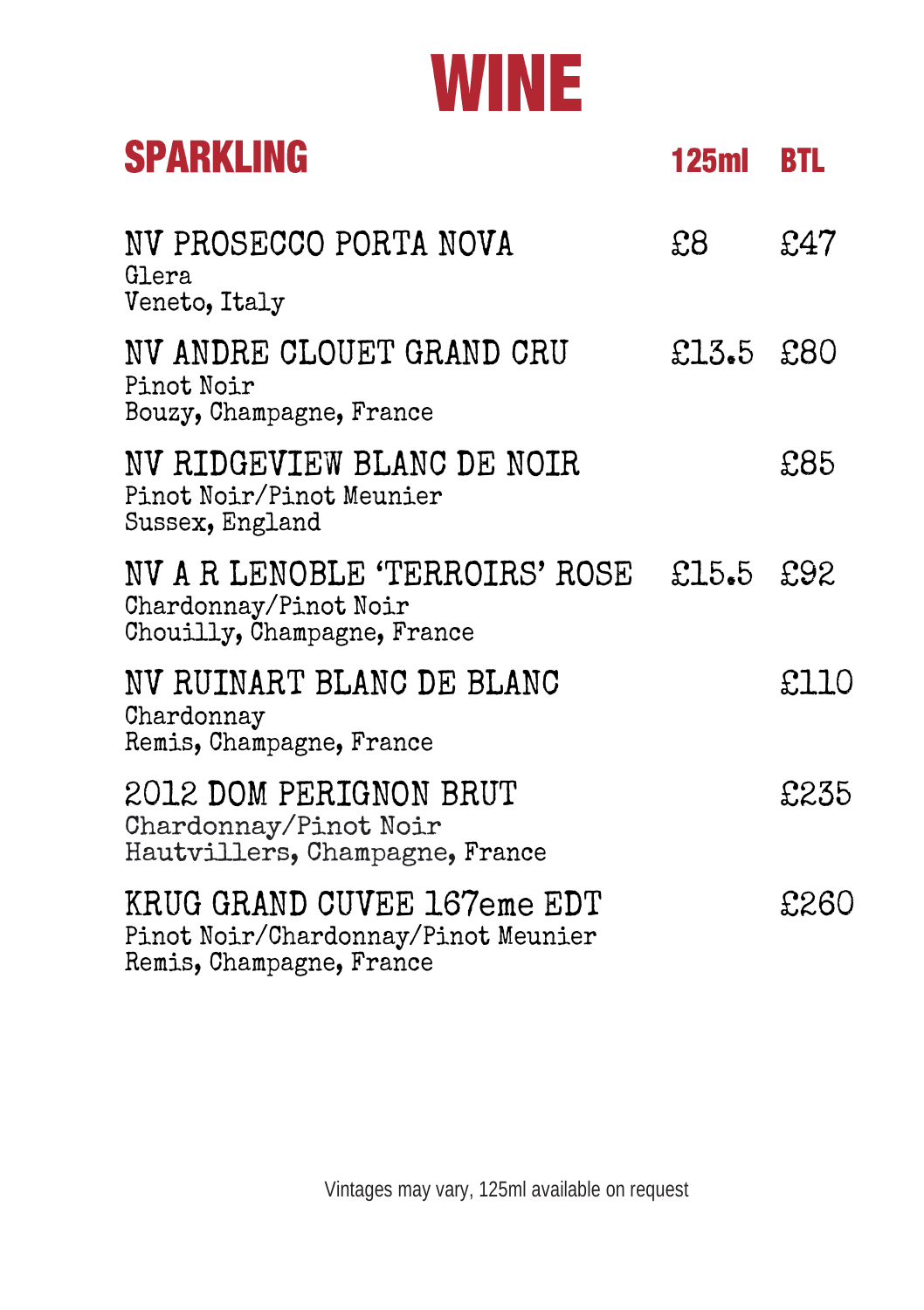

| WHITE                                                                         | <b>175ml</b> | BTL        |
|-------------------------------------------------------------------------------|--------------|------------|
| 2020 16 STOPS<br>Chardonnay<br>McLaren Vale, Australia                        | £8.5         | £33        |
| 2020 FUNKSTYLE<br>Grüner Veltliner<br>Niederösterreich, Austria               | $\$3$        | £35        |
| 2020 ABBOTSDALE<br>Chenin Blanc<br>Swartland, South Africa                    | £10          | £39        |
| 2020 ROARING MEG<br>Sauvignon Blanc<br>Central Otago, New Zealand             | £11.5        | £45        |
| 2019 TENDU BY MATTHIASSON<br>Cortese<br>Clarksburg, USA                       | £13          | £51        |
| 2017 POUILLY-FUISSE<br>LA CROIX VIELLES<br>Chardonnay<br>Burgundy, France     |              | £69        |
| 2019 BENEVOLENT NEGLECT<br>Riesling<br>Santa Rosa, USA                        |              | £75        |
| <b>ROSE</b>                                                                   | 175ml        | <b>BTL</b> |
| 2019 PASERENE ROSIE<br>Carignan/Mourvedre/Syrah<br>Western Cape, South Africa | £10          | £39        |

Vintages may vary, 125ml available on request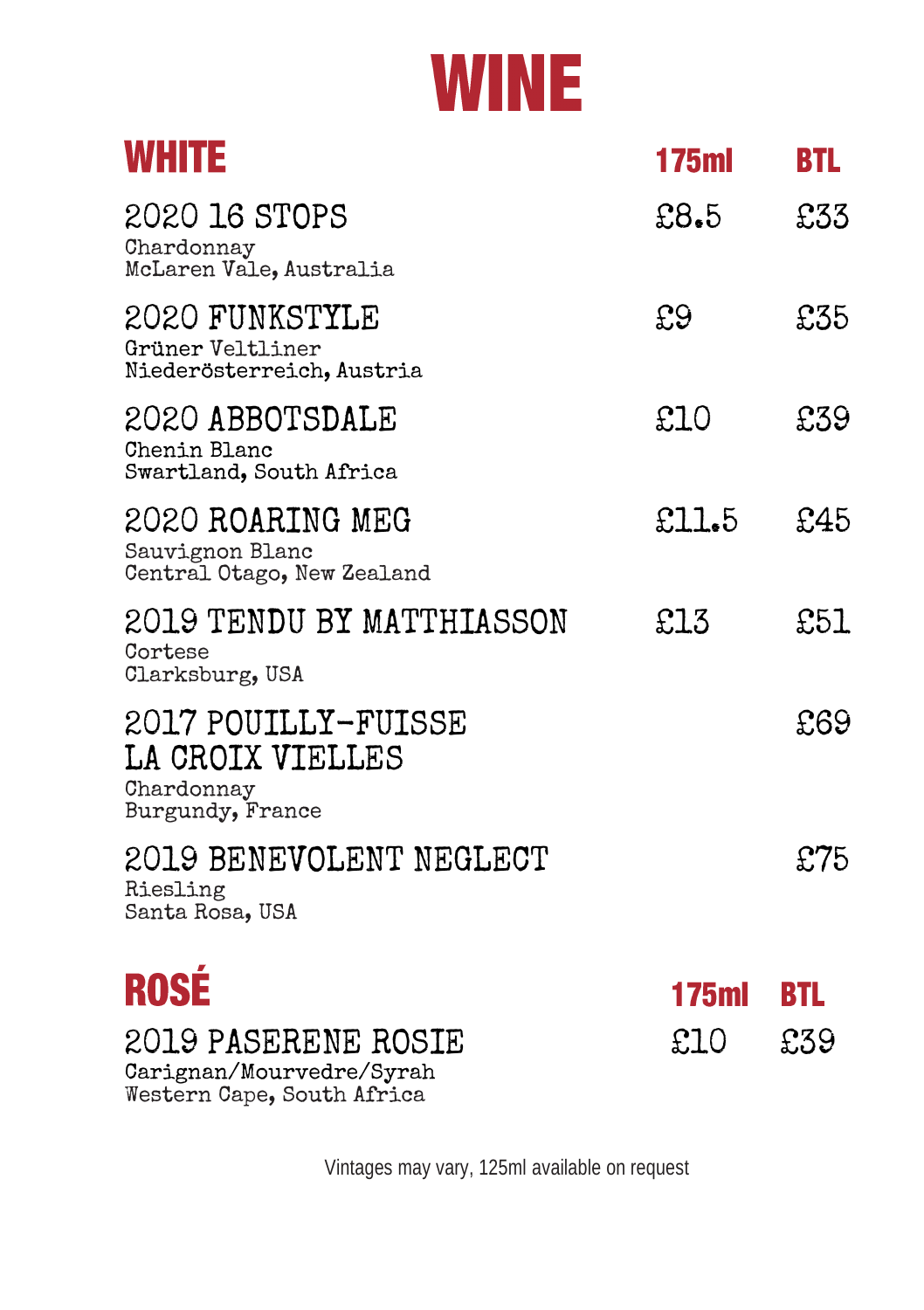

| RED                                                                                                              |                    |              |
|------------------------------------------------------------------------------------------------------------------|--------------------|--------------|
| <b>BY THE GLASS</b><br>2020 NOSTROS RESERVA<br>Carmenere<br>Maipo, Chile                                         | <b>175ml</b><br>£9 | BTL<br>£35   |
| 2016 BELLAFIORE<br>Corvina/Rondinella/<br>Cabernet Sauvignon<br>Veneto, Italy                                    | £10                | £39          |
| 2018 PASERENE DARK<br>Syrah<br>Western Cape, South Africa                                                        | £11.5              | £45          |
| 2020 FELINO<br>Malbec<br>Mendoza, Argentina                                                                      | £12                | £47          |
| 2017 IZADI RIOJA RESERVA<br>Tempranillo<br>Rioja, Spain                                                          | £13                | $\pounds 51$ |
| 2019 FICTION<br>Zinfandel/Syrah/Cabernet Sauvignon/<br>Sangiovese/Carignan/Corvina/Barbera<br>Santa Barbara, USA | £13.5              | £53          |
| 2019 TENUTA DI LILLIANO<br>CHIANTI CLASSICO<br>Sangiovese<br>Toscana, Italy                                      | £14.5              | £57          |
| 2019 CASA MARIN<br>Pinot Noir<br>San Antonio Valley, Chile                                                       | £15                | £59          |

Vintages may vary, 125ml available on request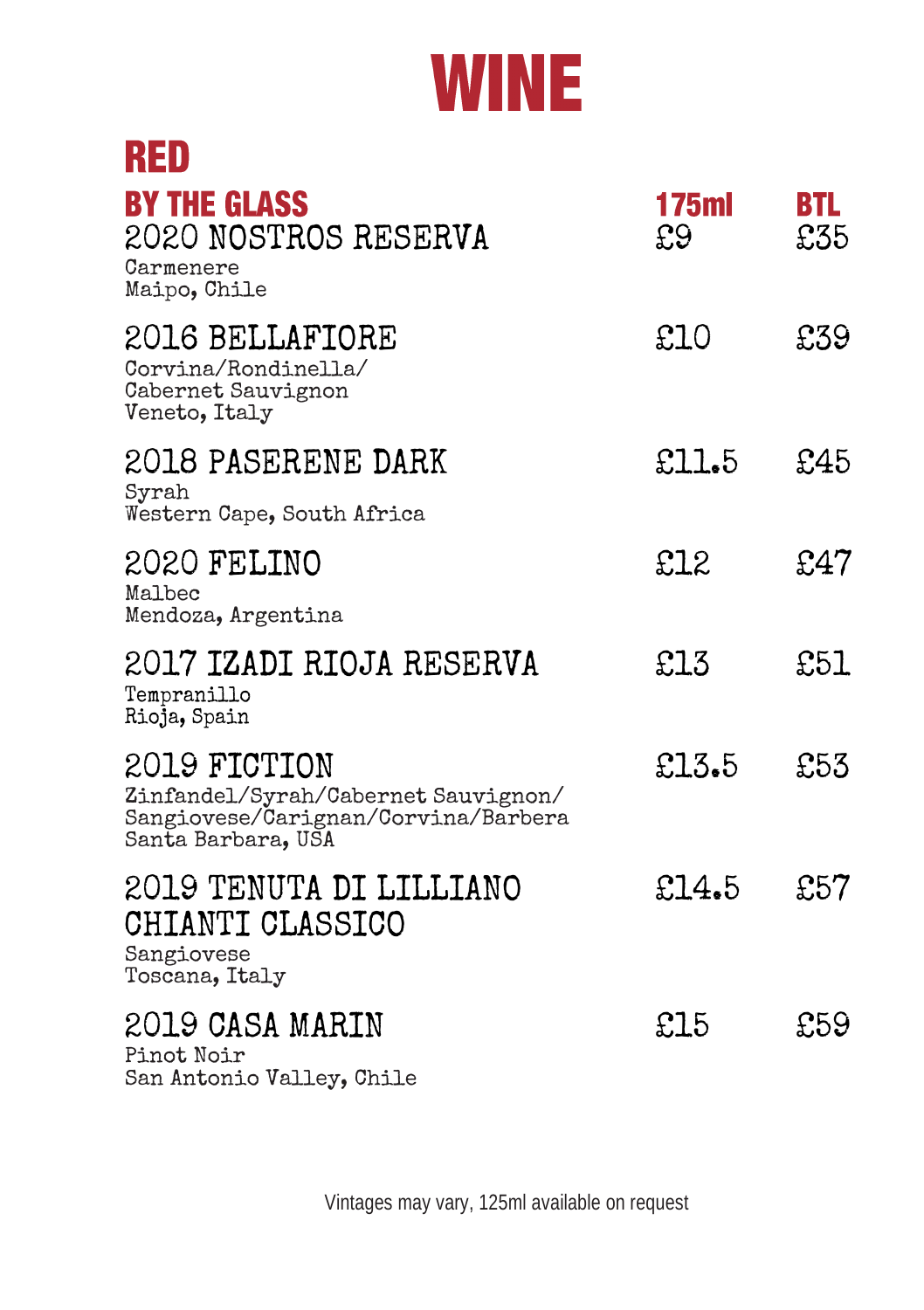

| RED                                                                                                                       | <b>175ml</b> | <b>BTL</b> |
|---------------------------------------------------------------------------------------------------------------------------|--------------|------------|
| 2019 DANDELION LIONHEART<br>Shiraz<br>Barossa Valley, Australia                                                           |              | £45        |
| 2020 RUMINAT TERRE DI CHIETI<br>Primitivo<br>Abruzzo, Italy                                                               | £12          | £47        |
| 2019 MANOS NEGRAS STONE SOIL<br>Malbec<br>Uco Valley, Argentina                                                           |              | £53        |
| 2019 PASERENE MIDNIGHT<br>Cabernet Sauvignon<br>Western Cape, South Africa                                                |              | £55        |
| 2018 LAIBACH FRIEDRICH<br>Cabernet Sauvignon/Merlot<br>Stellenbosch, South Africa                                         |              | £60        |
| 2019 SAURUS BARREL FERMENTED<br>Malbec<br>Patagonia, Argentina                                                            |              | £63        |
| 2018 JOHN DUVAL PLEXUS<br>Grenache/Shiraz/Mourvedre<br>Barossa Valley, Australia                                          |              | £67        |
| 2012/2014 LAN RIOJA<br><b>GRAN RESERVA</b><br>Tempranillo/Mazuelo<br>Rioja, Spain                                         |              | £69        |
| 2015 CHATEAU DE FONBEL<br>SAINT-EMILION GRAND CRU<br>Cabernet Sauvignon/Merlot/Petit Verdot/Carmenere<br>Bordeaux, France |              | £79        |

Vintages may vary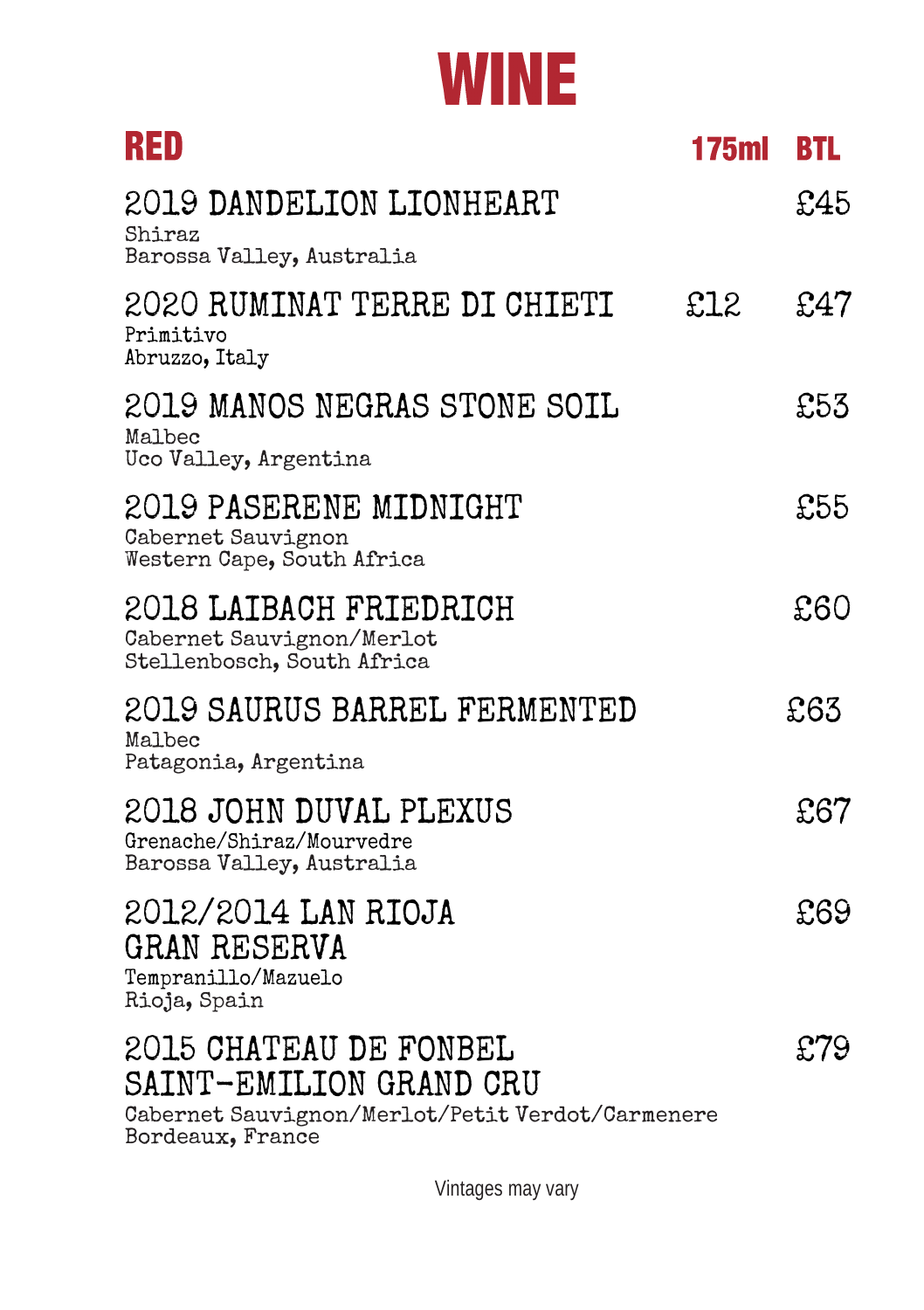

| RED                                                                                                                          | <b>BTL</b> |
|------------------------------------------------------------------------------------------------------------------------------|------------|
| 2015 CHATEAU MUSAR<br>Cabernet Sauvignon/Carignan/Cinsault<br>Bekaa Valley, Lebanon                                          | £95        |
| 2017/2018 G.D. VAJRA ALBE<br>BAROLO<br>Nebbiolo<br>Piedmont, Italy                                                           | £99        |
| 2015 CHATEAU CAPBERN<br>SAINT-ESTEPHE<br>Cabernet Sauvignon/Merlot/Petit Verdot<br>Bordeaux, France                          | £105       |
| 2017 FOSSACOLLE<br>BRUNELLO DI MONTALCINO<br>Sangiovese<br>Brunello di Montalcino, Italy                                     | £113       |
| 2016 CHATEAU LEOVILLE POYFERR<br>SAINT-JULIEN<br>Cabernet Sauvignon/Merlot/Petit Verdot<br>Bordeaux, France                  | £123       |
| 2009 CHATEAU DU BEAUCASTEL<br>CHATEAUNEUF-DU-PAPE<br>Granache/Syrah/Mourvedre<br>Southern Rhone, France                      | £135       |
| 2014/2017 PETITS CAZETIERS<br>DOMAIN GALLOS<br>GEVREY-CHAMBERTIN PREMIER CRU<br>Pinot Noir<br>Cote de Nuit, Bergandy, France | £165       |

Vintages may vary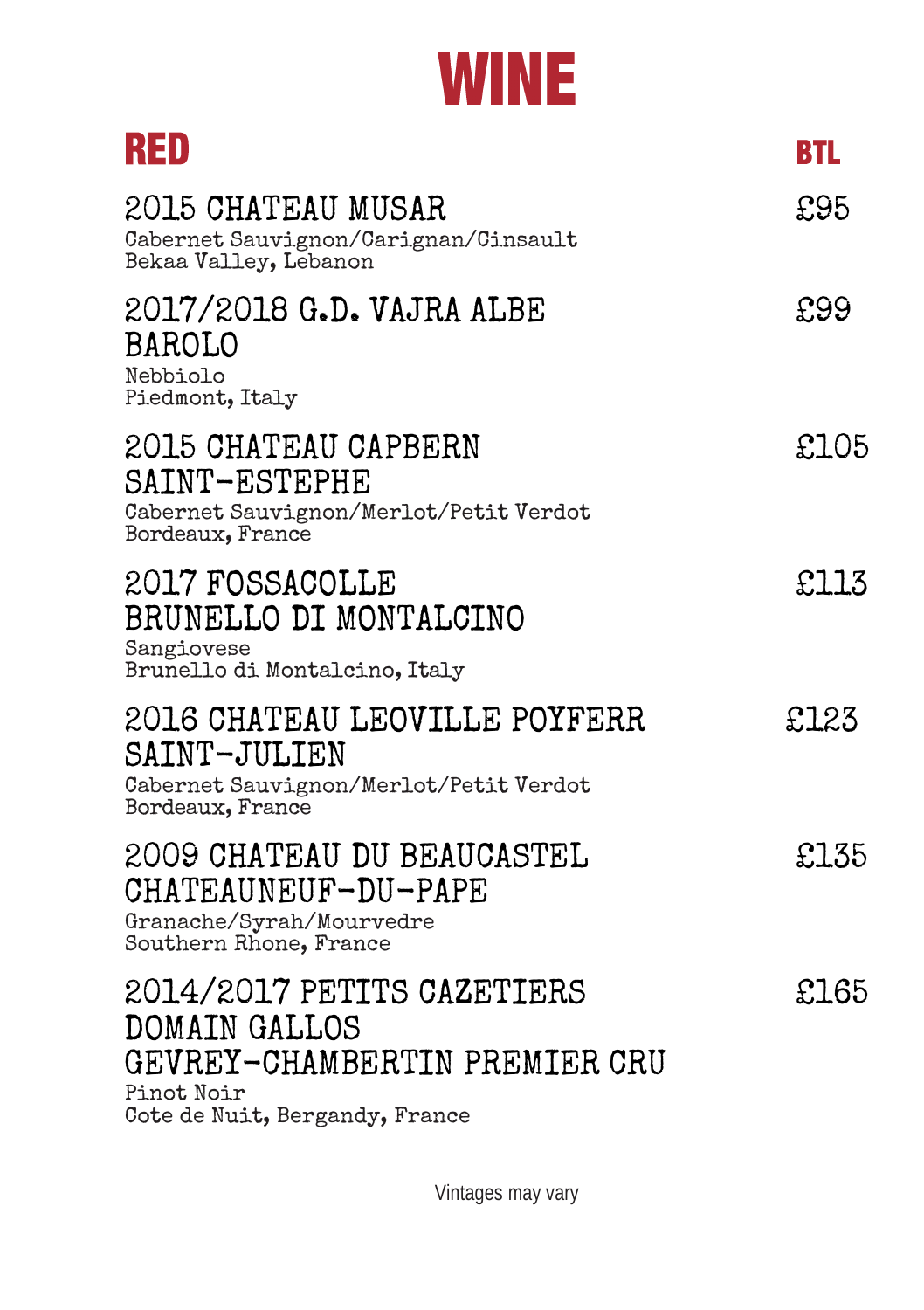

| <b>SWEET &amp; PORT</b>                                                  | <b>75ml</b> | <b>BTL</b> |
|--------------------------------------------------------------------------|-------------|------------|
| 2016 SAUTERNES PETIT GUIRAD<br>Bordeaux, France (375ml)                  | £10         |            |
| 2019 CHATEAU LES MINGETS<br>SAUTERNES<br>Bordeaux, France (375ml)        | £10         | £49        |
| 2015/2017 NICOLIS RECIOTO<br>DELLA VALPOLICELLA<br>Veneto, Italy (500ml) | £12         | £78        |
| 2014 WARRE'S LBV PORT<br>Douro, Portugal (750ml)                         | ድሪ          | £59        |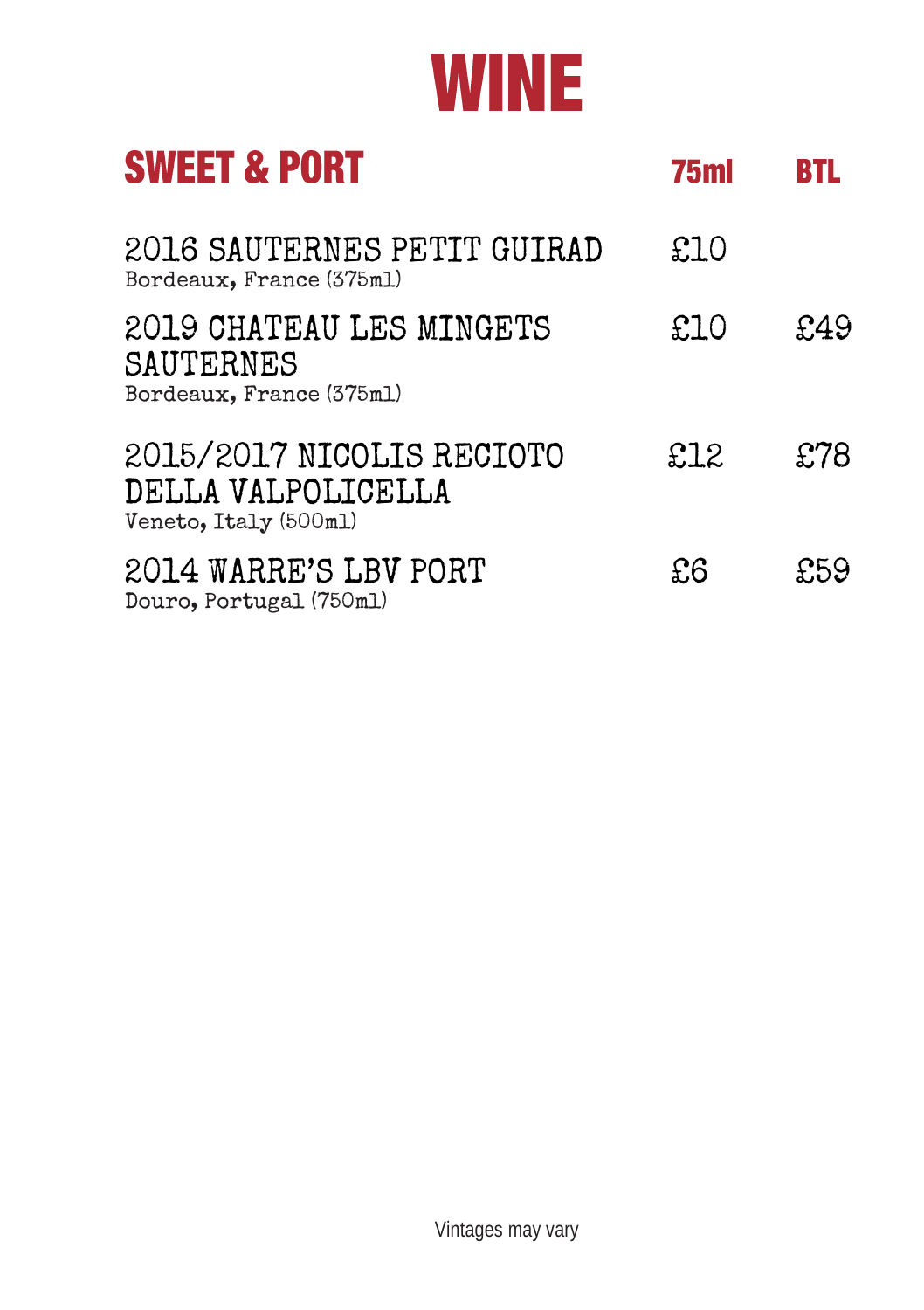## **SPIRITS**

| GIN                           | <b>50ml</b> |
|-------------------------------|-------------|
| TANQUERAY                     | $\$3$       |
| <b>BOMBAY SAPHIRE</b>         | £9.5        |
| HAYMAN'S OLD TOM              | £10         |
| SIPSMITHS SLOE                | £0          |
| HENDRICKS                     | £1          |
| MONKEY 47                     | £2          |
| TANQUERAY 10                  | £13         |
| KI NO BI KYOTO                | £14         |
| FOUR PILLARS RARE             | £14         |
| VODKA                         |             |
| KETEL ONE                     | $\$3$       |
| BELVEDERE                     | £0          |
| BELVEDERE SINGLE ESTATE RYE   | £1          |
| <b>GREY GOOSE</b>             | £12         |
| <b>RUM &amp; CACHACA</b>      |             |
| MALIBU                        | $\pounds 7$ |
| PAMPERO BLANCO                | \$9         |
| EL DORADO 8YR                 | £9.5        |
| WRAY & NEPHEW                 | £10         |
| EL DORADO 12YR                | £2          |
| DIPLOMATICO EXCLUSIVA RESERVA | £13         |
| LEBLON CACHACA                | £12         |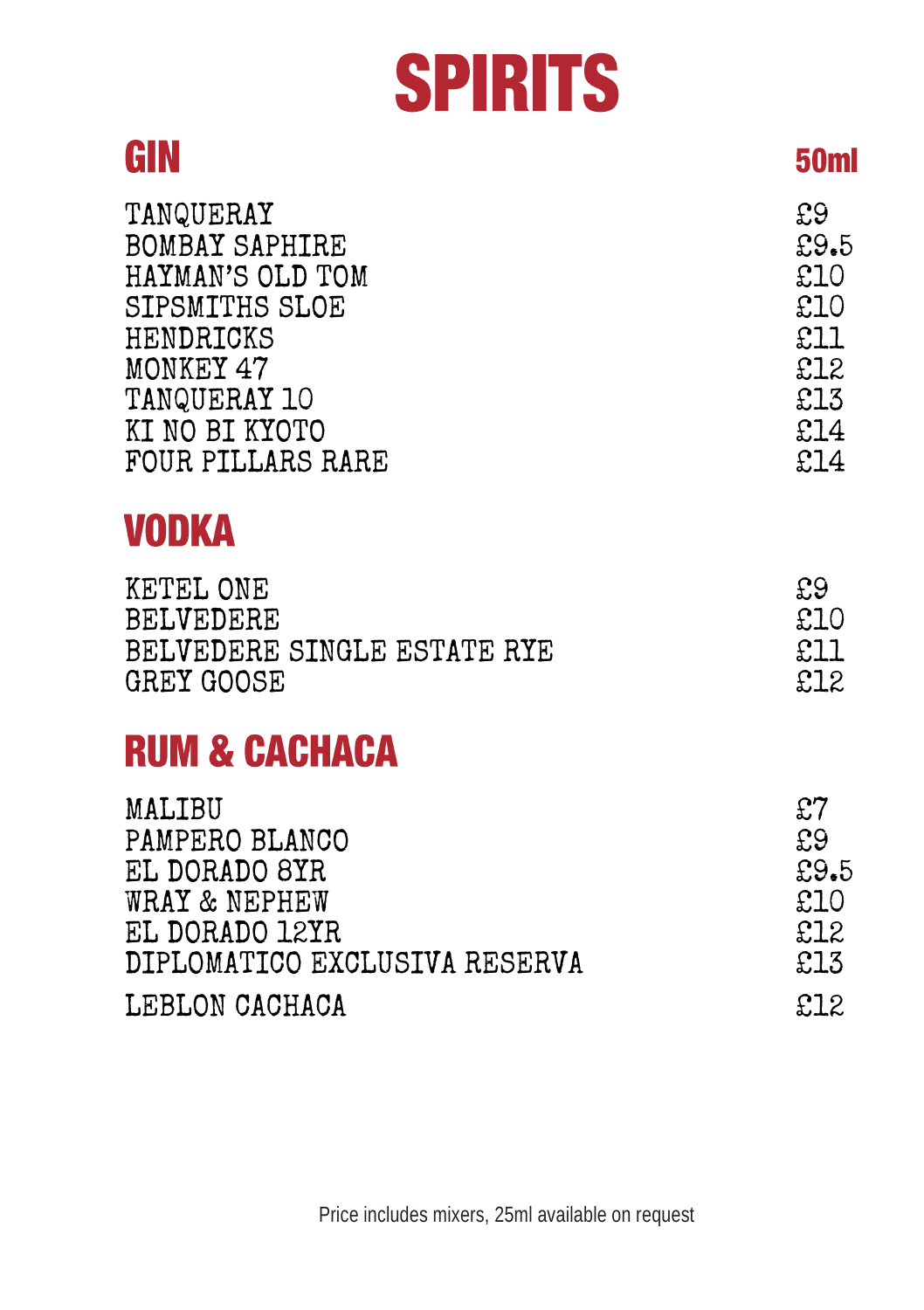# **SPIRITS**

| <b>TEQUILA &amp; MEZCAL</b> | <b>50ml</b> |
|-----------------------------|-------------|
| CORAZON BLANCO              | 59          |
| FORTALEZA BLANCO            | £12         |
| DON JULIO BLANCO            | £12         |
| DON JULIO REPOSADO          | £13         |
| DON JULIO ANEJO             | £14         |
| DON JULIO 1942              | £23         |
| QUIQUIRIQUI MATATLAN MEZCAL | £12         |

## **COGNAC, ARMANAC & PISCO**

| HENNESSY VS<br>HENNESSY XO<br>BARON DE SIGONAC 20YR<br>LA CARAVEDO PISCO | £9   |
|--------------------------------------------------------------------------|------|
|                                                                          | £18  |
|                                                                          | \$16 |
|                                                                          | £10  |

### **LIQUEURS, BITTERS & APERITIF**

| DISARONNO AMARETTO | £7          |
|--------------------|-------------|
| COINTREAU          | £7          |
| LIMONCELLO         | $\$3$       |
| SAMBUCA            | $\pounds 7$ |
| JAGERMEISTER       | $\pounds 7$ |
| APEROL             | $\pounds 7$ |
| CAMPARI            | £7          |
| FERNET BRANCA      | £7          |
| AMARO MONTENEGRO   | £7          |
| LONDINO AMARO      | $\pounds 7$ |
| LONDINIO APERITIVO | $\pounds 7$ |
| <b>BAILEYS</b>     | $\pounds 7$ |

Price includes mixers, 25ml available on request